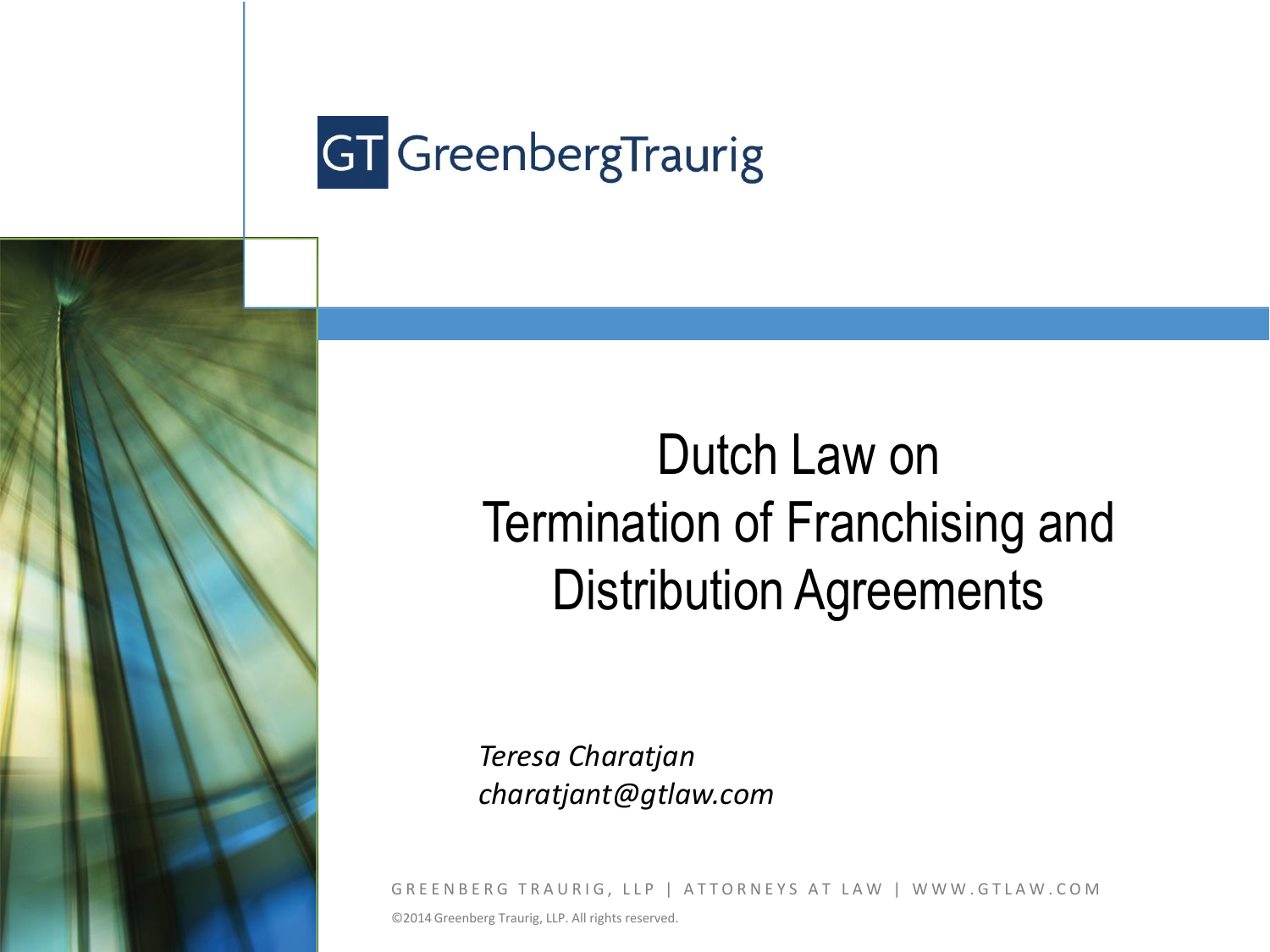

## **Introduction**

• Dutch Law on the termination of franchising and distribution agreements contribution by:

Hans E. Urlus and Teresa Charatjan





- Greenberg Traurig LLP, Amsterdam
	- Commercial Contracting, Competition law, Intellectual Property, Corporate M&A/Litigation, Banking &Finance, Real Estate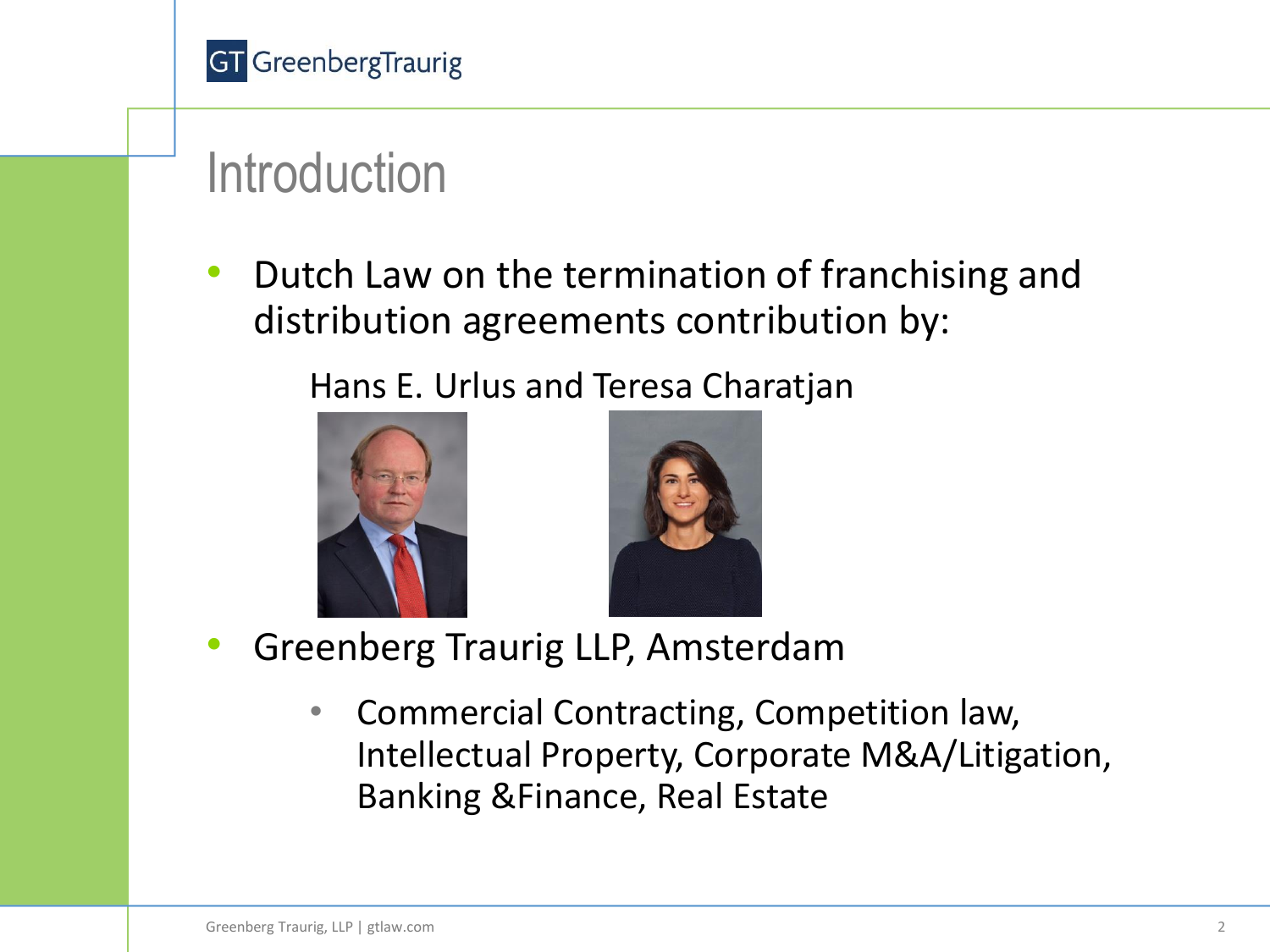# **Outline**

- 1. Dutch law on Franchise and Distribution
- 2. General features Franchise in the Netherlands
- 3. General features Distribution in the Netherlands
- 4. Commercial agreements
	- **Duration**
	- $\blacksquare$  Termination
	- Compensation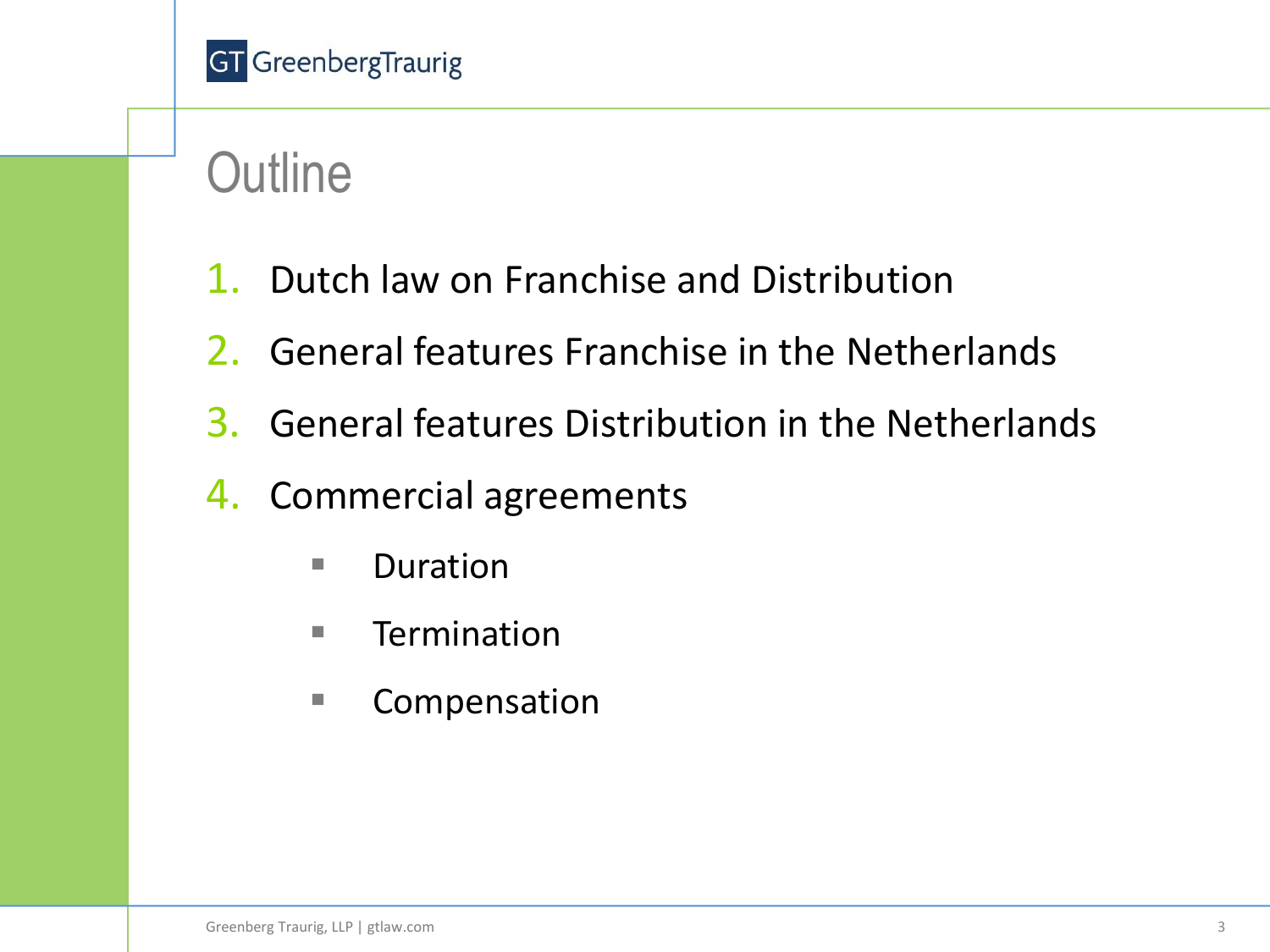#### Dutch Law on Franchise and Distribution

- Specific (mandatory) legislation on these two legal commercial concept is non-existent in Dutch law.
	- *note: Dutch law does contain specific mandatory legislation on agency*
- Subject to general provisions of:
	- Dutch contract law;
	- competition law;

but predominantly contractual freedom

• Legal aspects (termination and consequences) are developed in Dutch case law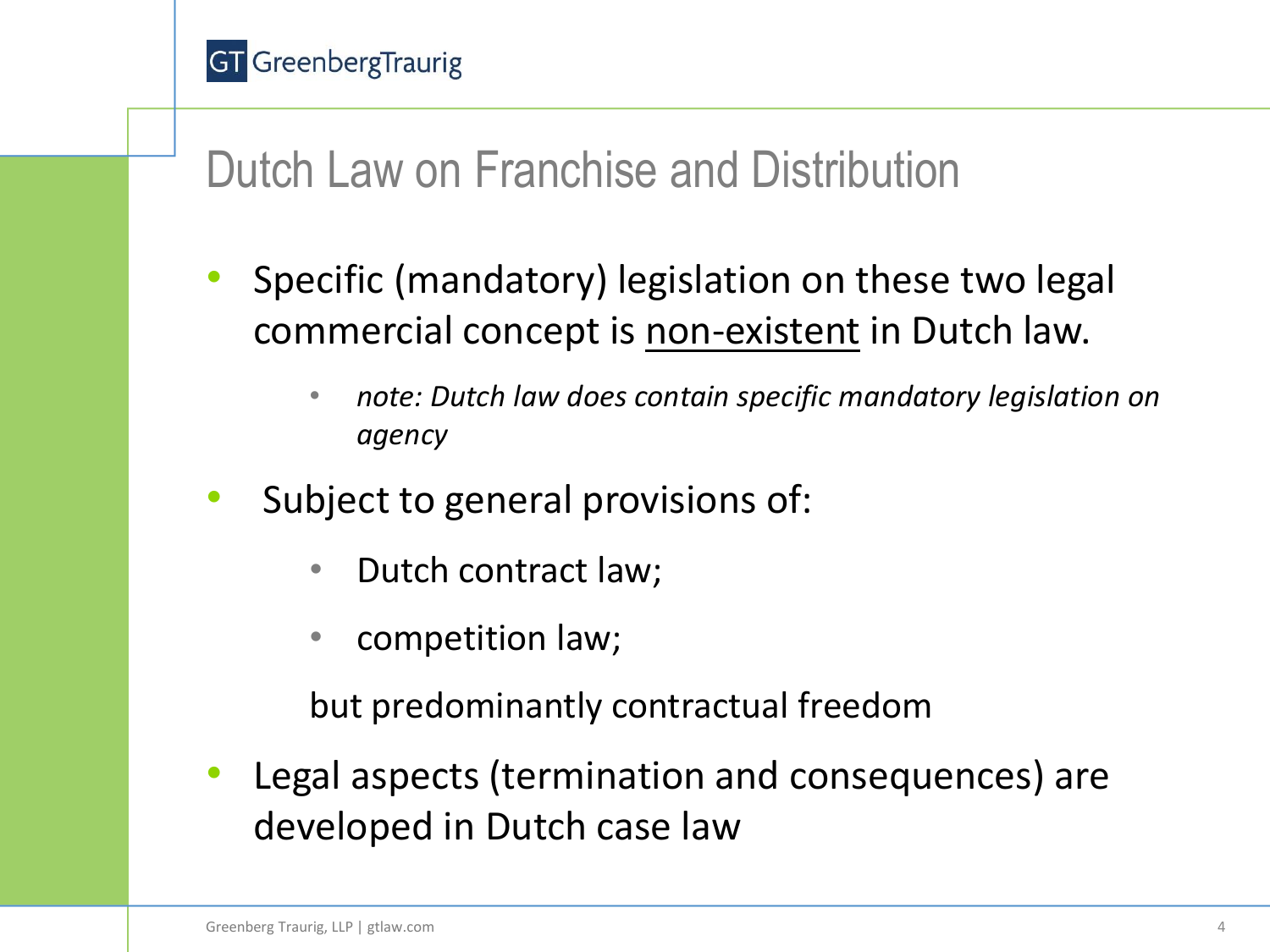

#### Franchise – General Features

• Definition according to the Netherlands Franchise Association:

"*system for distributing products and services or exploitation of technology, based on close and lasting cooperation between legally and economically independent business*"

- Key: licensing IP and providing know-how under franchisor's business model
- The general rights and obligations are:
	- Franchisor:
		- provides a license; and
		- technical & commercial assistance
	- Franchisee:
		- is interdependent; and
		- pays a franchise fee for the use of the business method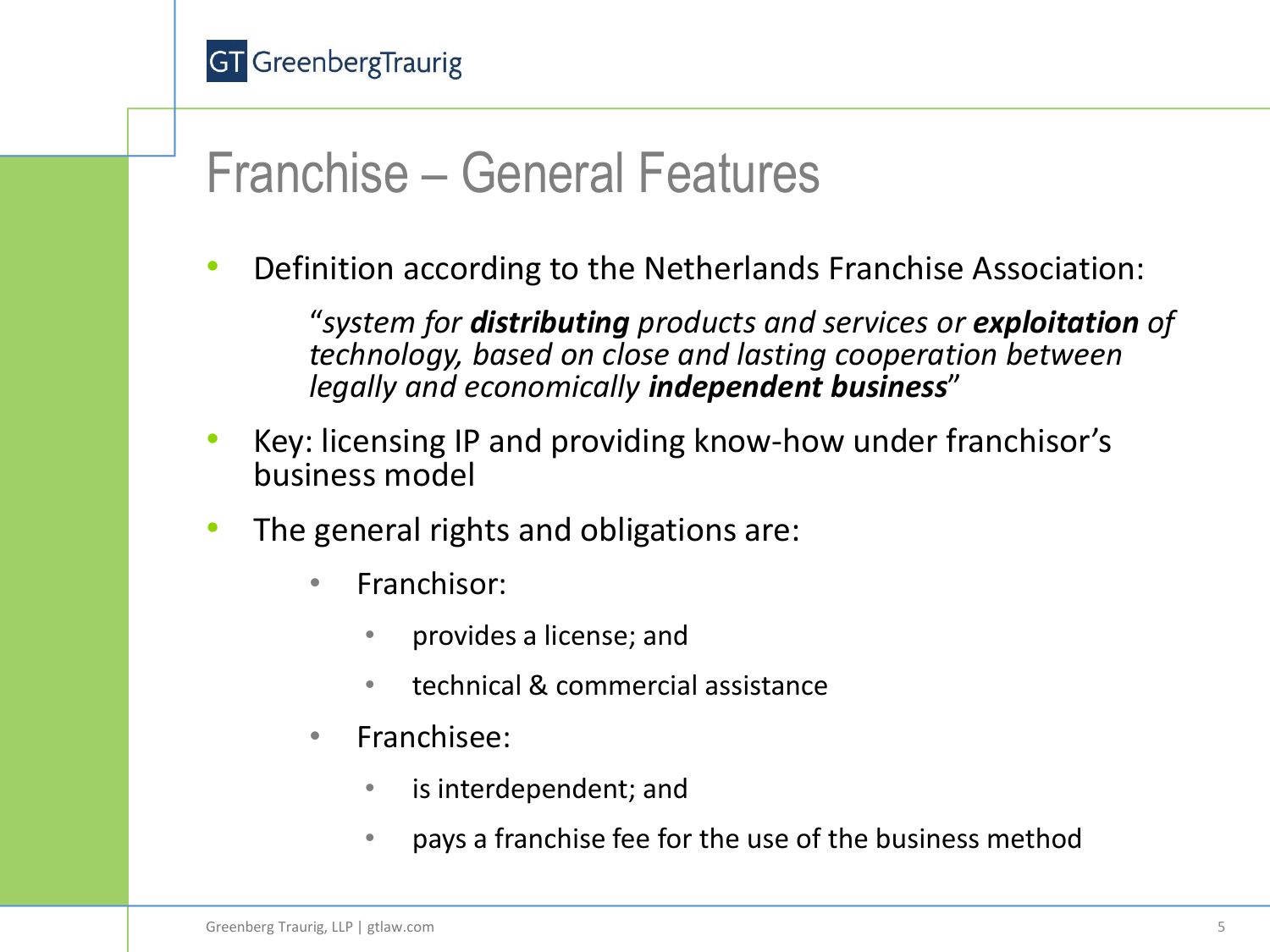#### Franchise – General Features

- Dutch Franchise Code introduced on 17 February 2017
	- best practices on conduct (both franchisor & franchisee); comply or explain model
	- no best practices on termination
- A statutory basis for the Franchise Code is envisaged
	- 12 April 2017: draft bill
	- 25 May 2017: internet consultation finished
	- 2017 2021: coalition agreement to adopt additional legislation to strengthen the position of franchisees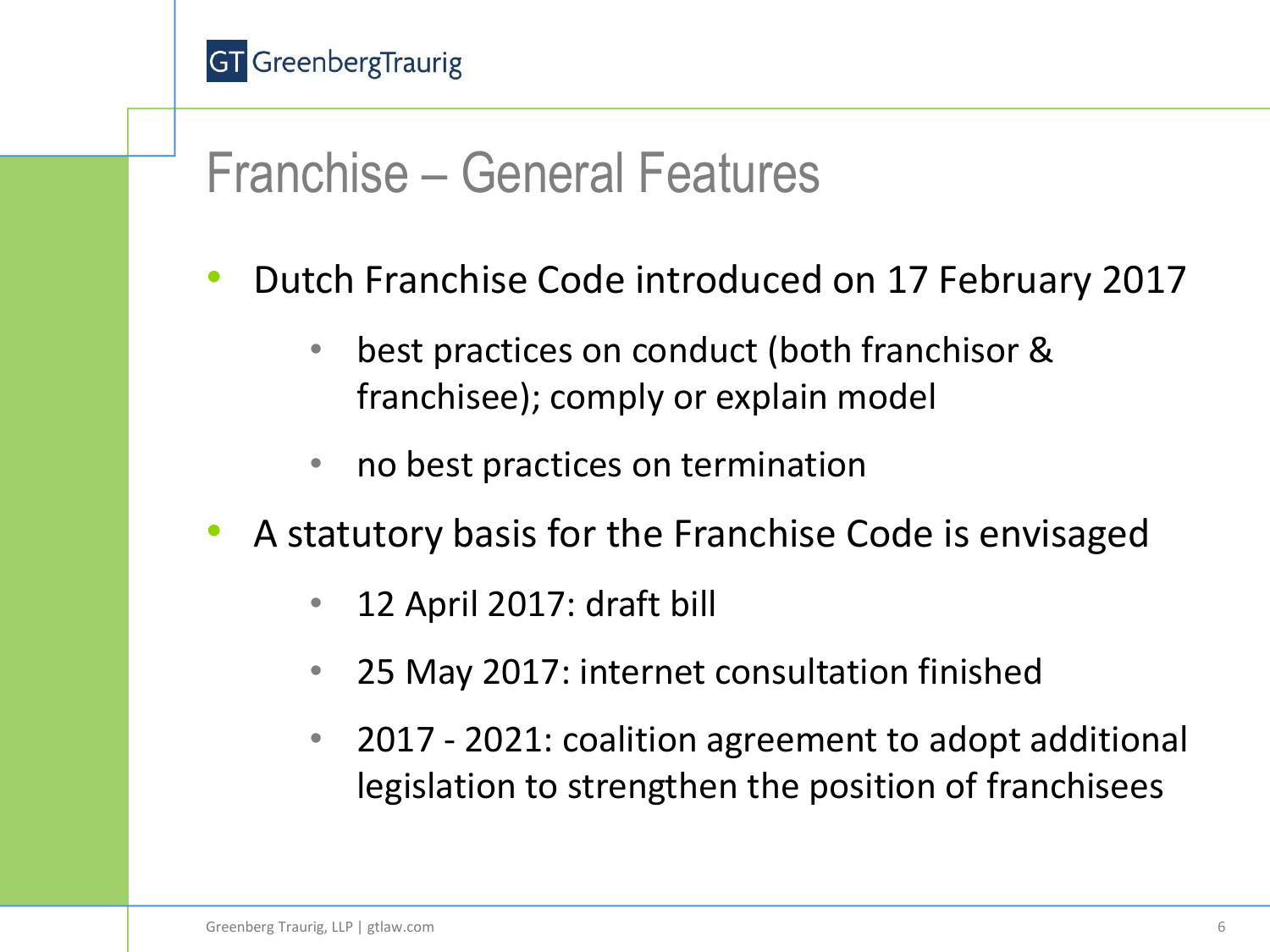

#### Distribution – General Features

• According to the Dutch courts distribution is an agreement in which:

"*Supplier has a contractual obligation to deliver certain products or services to distributor for an onward supply to customers of the distributor in distributor's name and at the risk and expense of distributor*"

- Resale of supplier's products on the basis of a distribution model:
	- (non-)exclusive distribution; or
	- selective distribution
- Distributor operates:
	- independent from supplier;
	- in its own name;
	- with its own business model and makes its own (commercial) decisions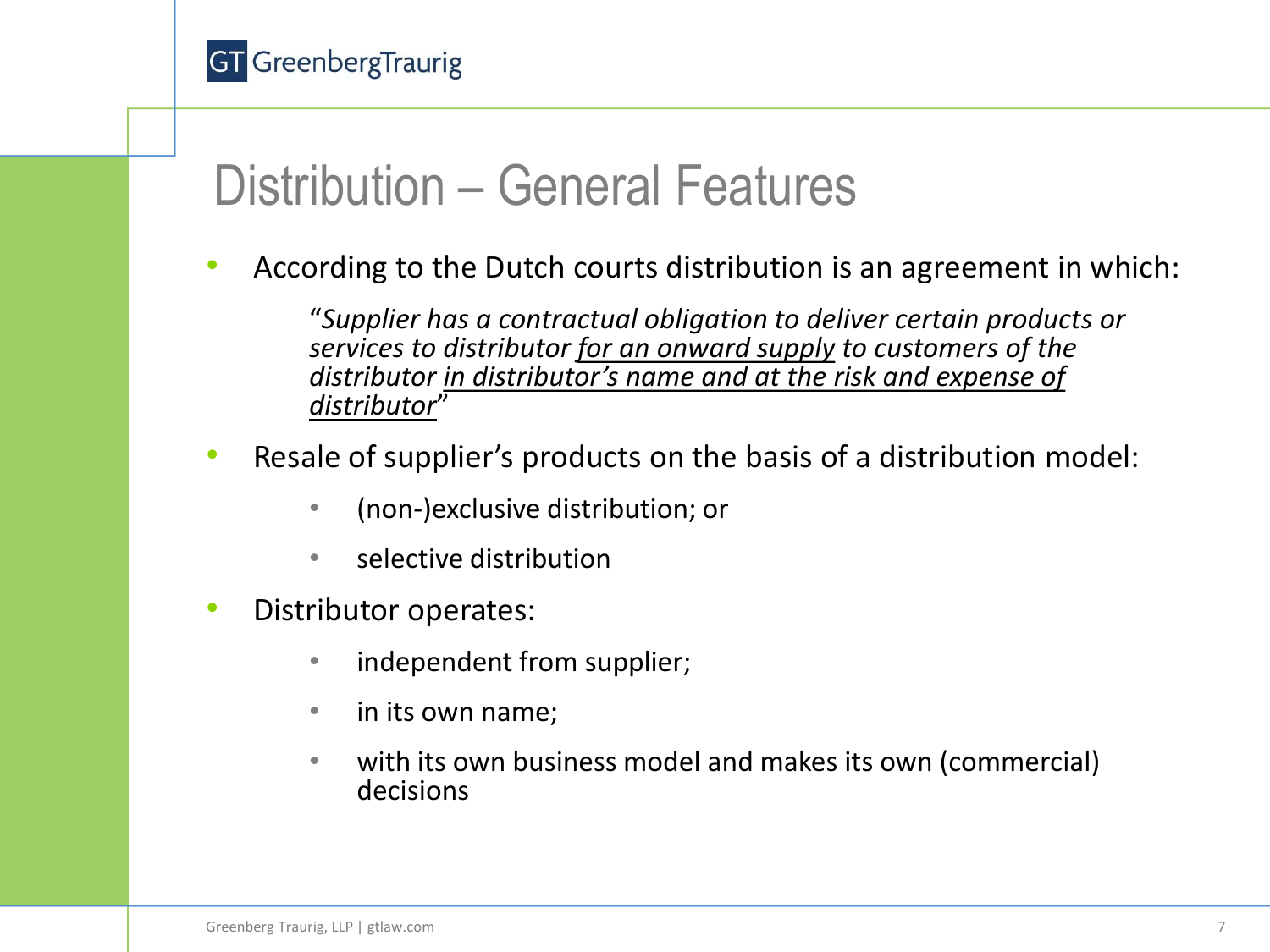# **Summery**

- Franchise and distribution are commercial agreements for which:
	- Dutch law does not provide mandatory laws governing those legal commercial concepts;
	- rules of competition law on (a.o.) duration and exclusivity apply;
	- EU and national codes of conducts (only for franchise) apply; and
	- the substantive law aspects are developed in Dutch case law
- Main topics in practice are the legal aspect on the duration, termination and compensation obligations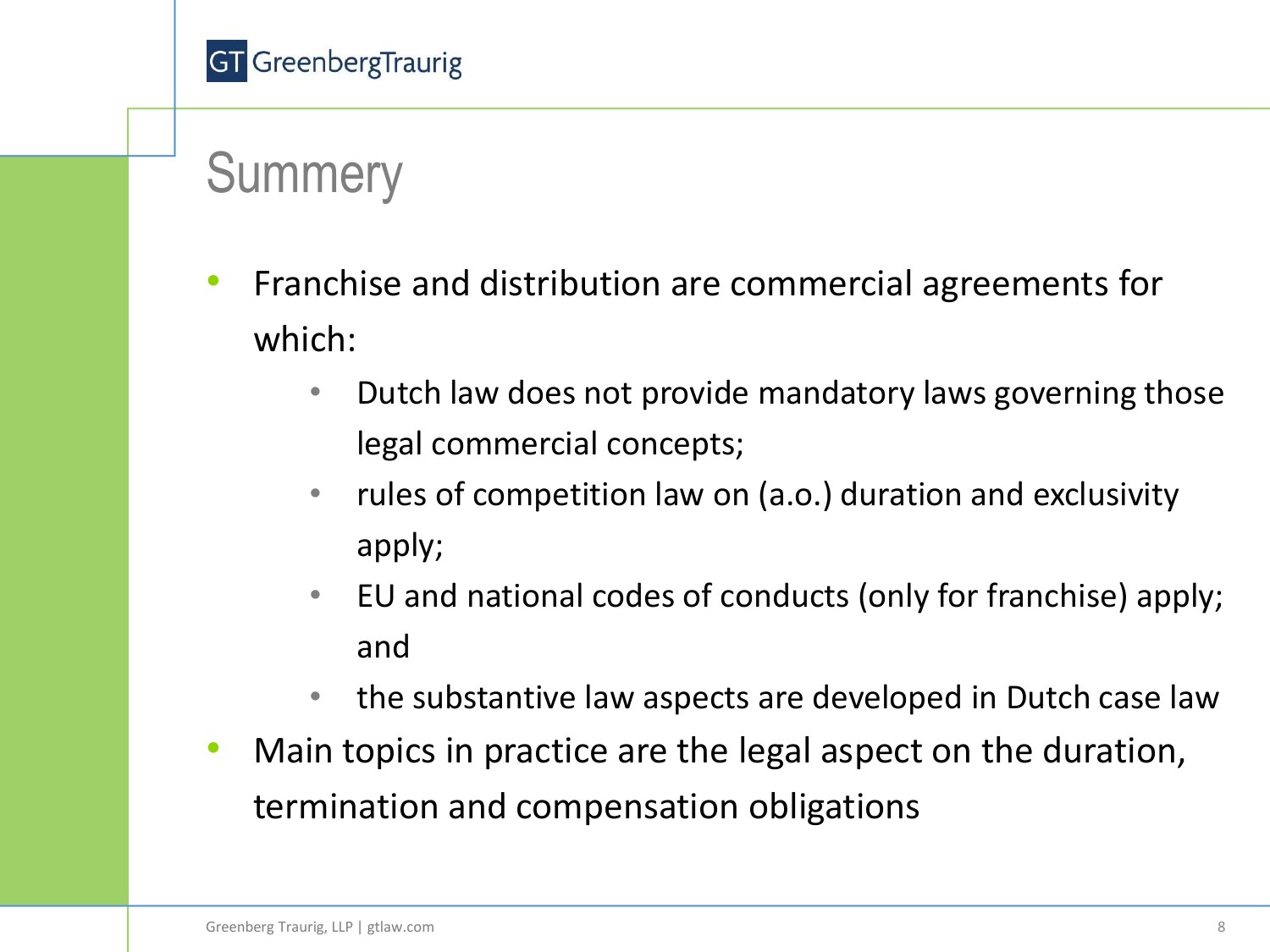

#### Commercial Agreements - Duration

- Contractual freedom brings about that parties decide on the duration of their relationship
- Dutch law makes a distinction between:
	- open-ended agreements (for an indefinite term); and
	- fixed term agreements (entailing an agreed specific definite term)
- Fixed term agreements are usually entered into for a term of 5 years, without tacit renewal, because of:
	- art. 5(a) of Block Exemption on Vertical Agreements)
	- alignment with customary lease term commercial real estate in the **Netherlands**
- Parties negotiate a potential continuation at end of a term if there no agreement is reached for continuation then the agreement terminates *ipso jure*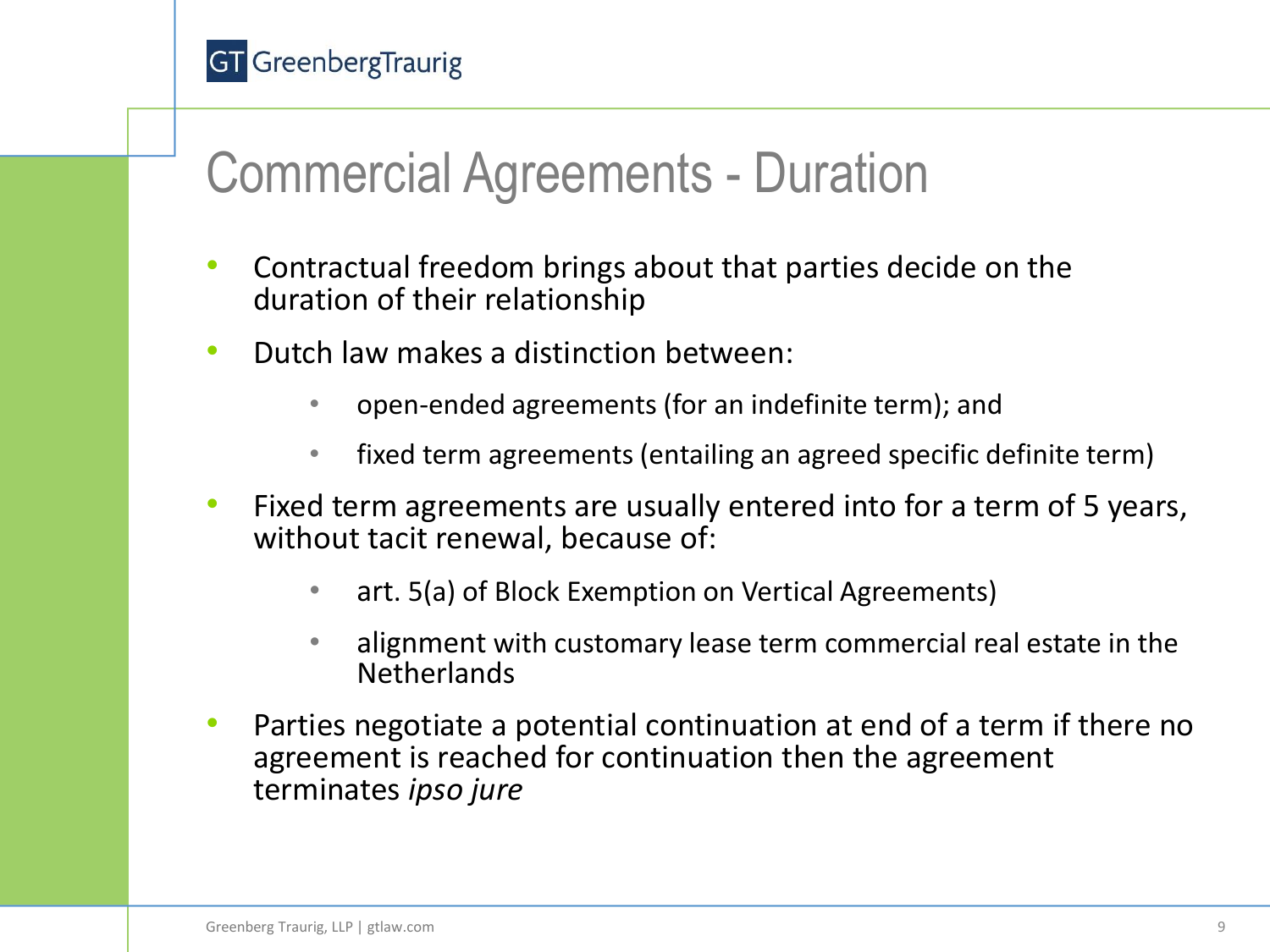

#### Commercial Agreements – Termination

- In practice the most contested aspects relate to:
	- an early termination; and
	- the consequences of an (early) termination
- Basic principles developed in case law, depending on the duration of the agreement:
	- fixed period agreement: cannot be early terminated unless parties agreed otherwise; and
	- open-ended agreement: can be early terminated if the following is met:
		- 1. a cause of termination is present;
		- 2. a sufficient notice is provided to the terminated party; and
		- 3. the terminating party observes a reasonable notice period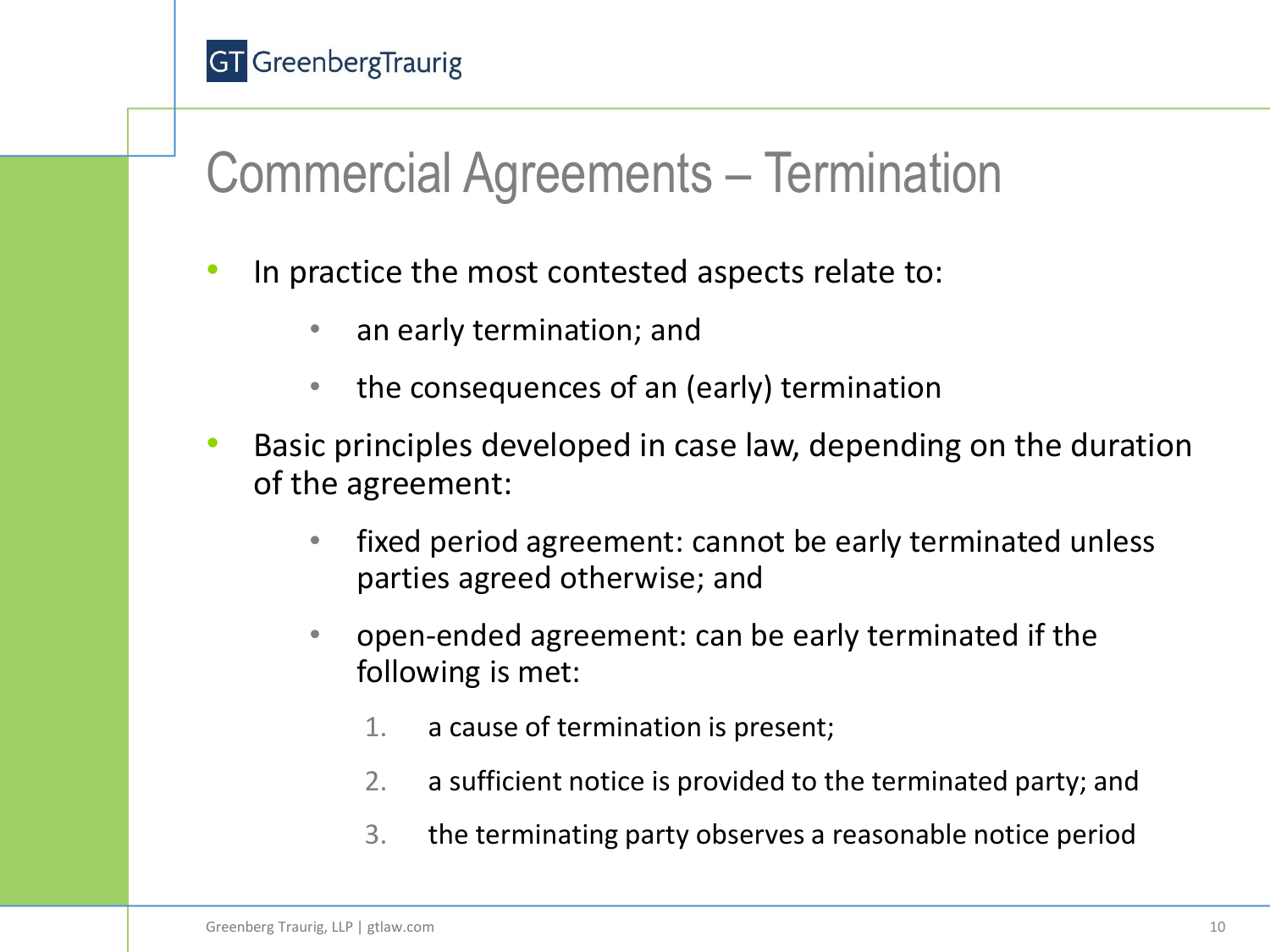

#### Termination – Cause

- Examples of compelling (good) reasons for termination are:
	- continuation of the commercial relationship jeopardizes the continuity of the terminating party
	- continuation of the commercial relationship is a risk to the reputation of the terminating party
- Termination on the other hand could be contrary to the principle of good faith if:
	- the terminated party made considerable investments upon request of the terminating party
	- the terminated party had legitimate expectations that the relationship would be continued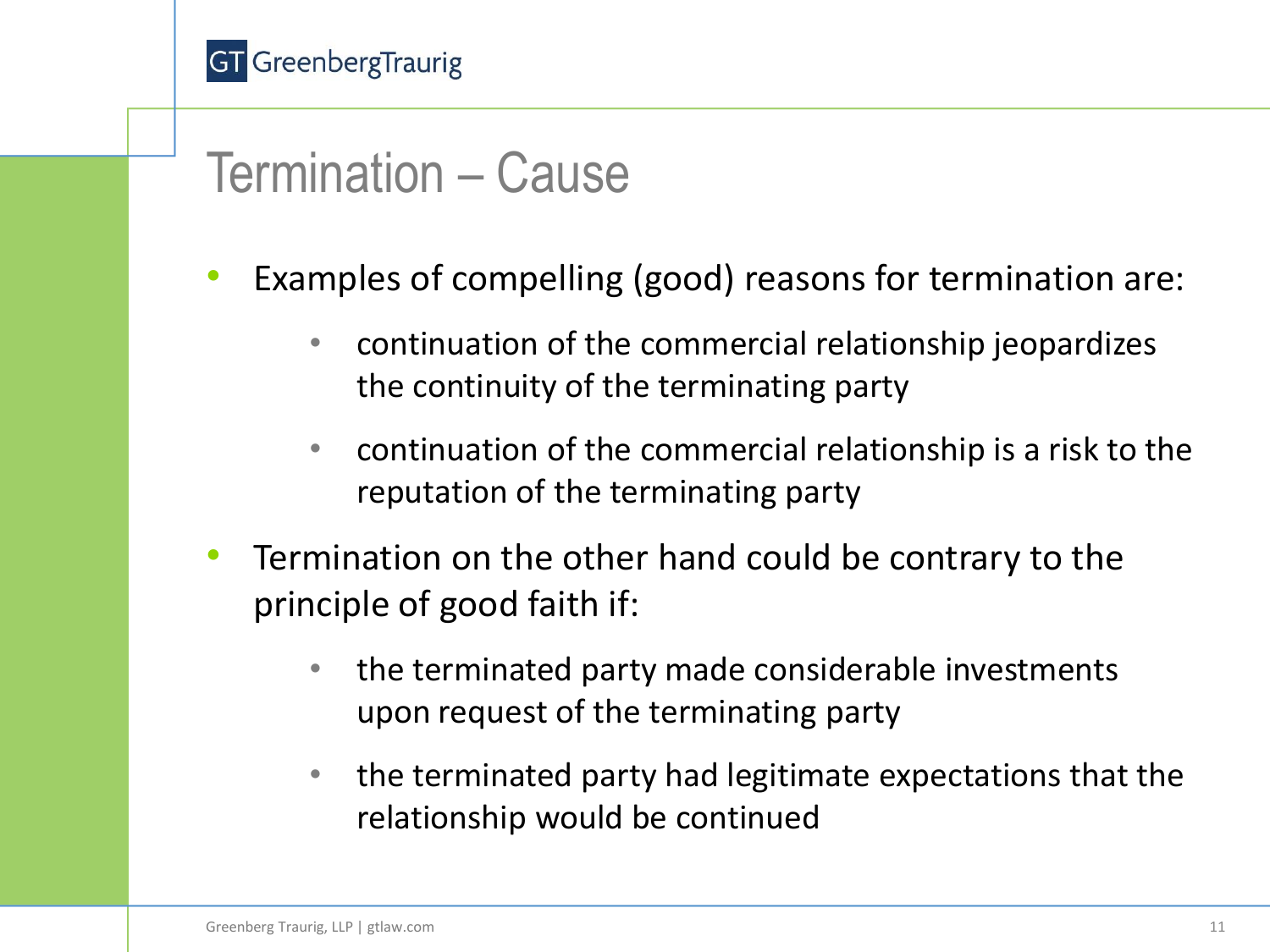

#### Termination – Reasonable Notice Period

- Terminating party must observe a reasonable notice period
	- reasonableness is viewed from the perspective of the terminated party
	- total term of the commercial relationship is a significant factor in determining the reasonableness
	- the dependency of the terminated party on the commercial relationship has an upward pressure on the notice period
- Rule of thumb

| <b>Duration commercial relationship</b> | <b>Notice period</b> |
|-----------------------------------------|----------------------|
| $> 2$ years                             | 3 months             |
| $2 - 4$ years                           | 6 months             |
| $4 - 10$ years                          | 8-12 months          |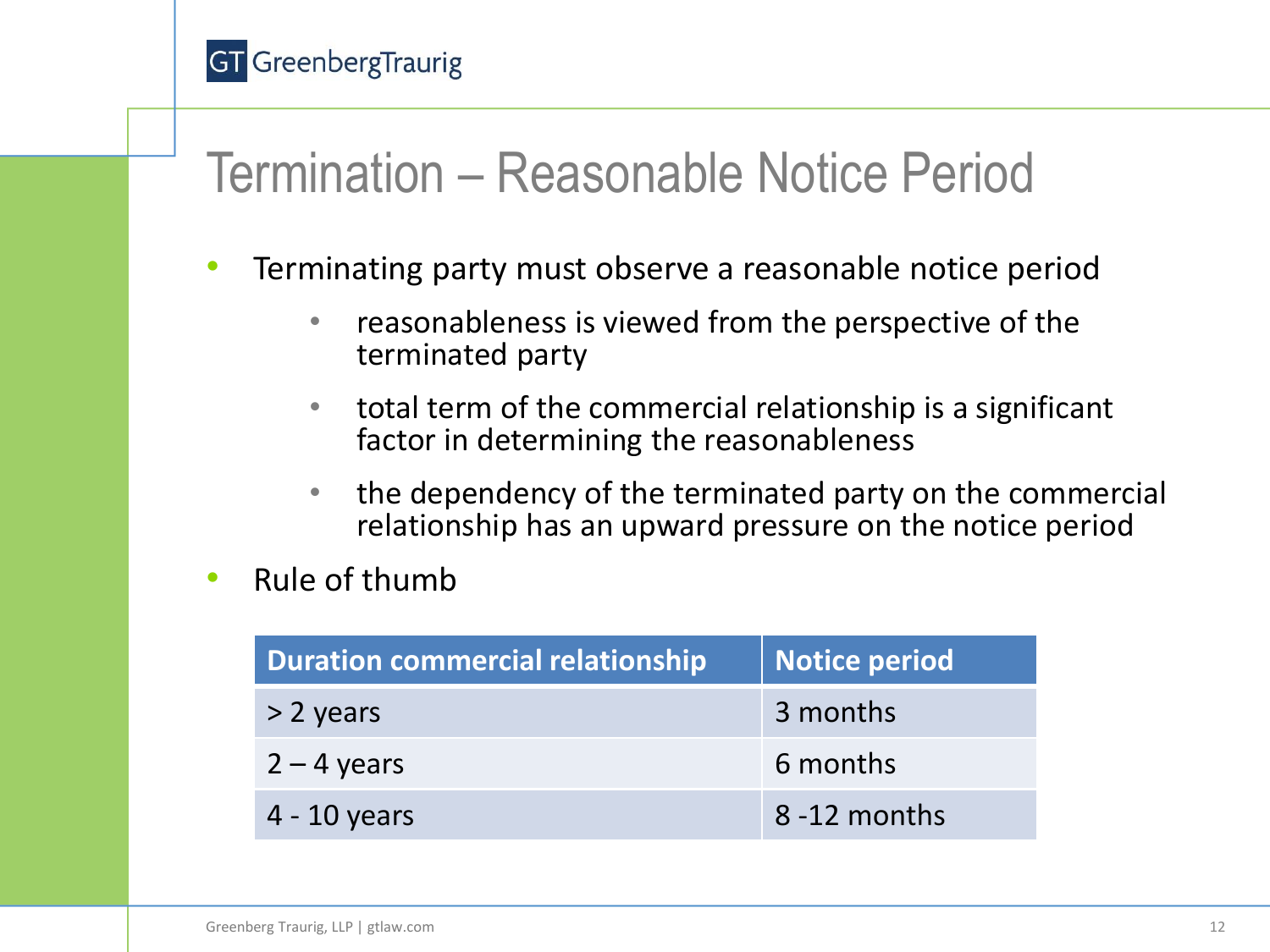

### Commercial Agreements - Compensation

- Compensation can be based on either:
	- an agreement thereto between parties; or
	- the (additional effect of the) principle of reasonableness and fairness (in equity)
- Compensation could be reflected in (either):
	- the total period of notice; and/or
	- a compensation of the actual investments made by the terminated party for its assumption of continuation of the agreement; and/or
	- any goodwill payments.
- The principle of reasonableness and fairness could lead to compensation in addition to a reasonable notice period
	- For example if the impression was given that the relationship will be continued
- If the terminated party does not suffer damages then no compensation is required. Terminated party carries the burden of proof.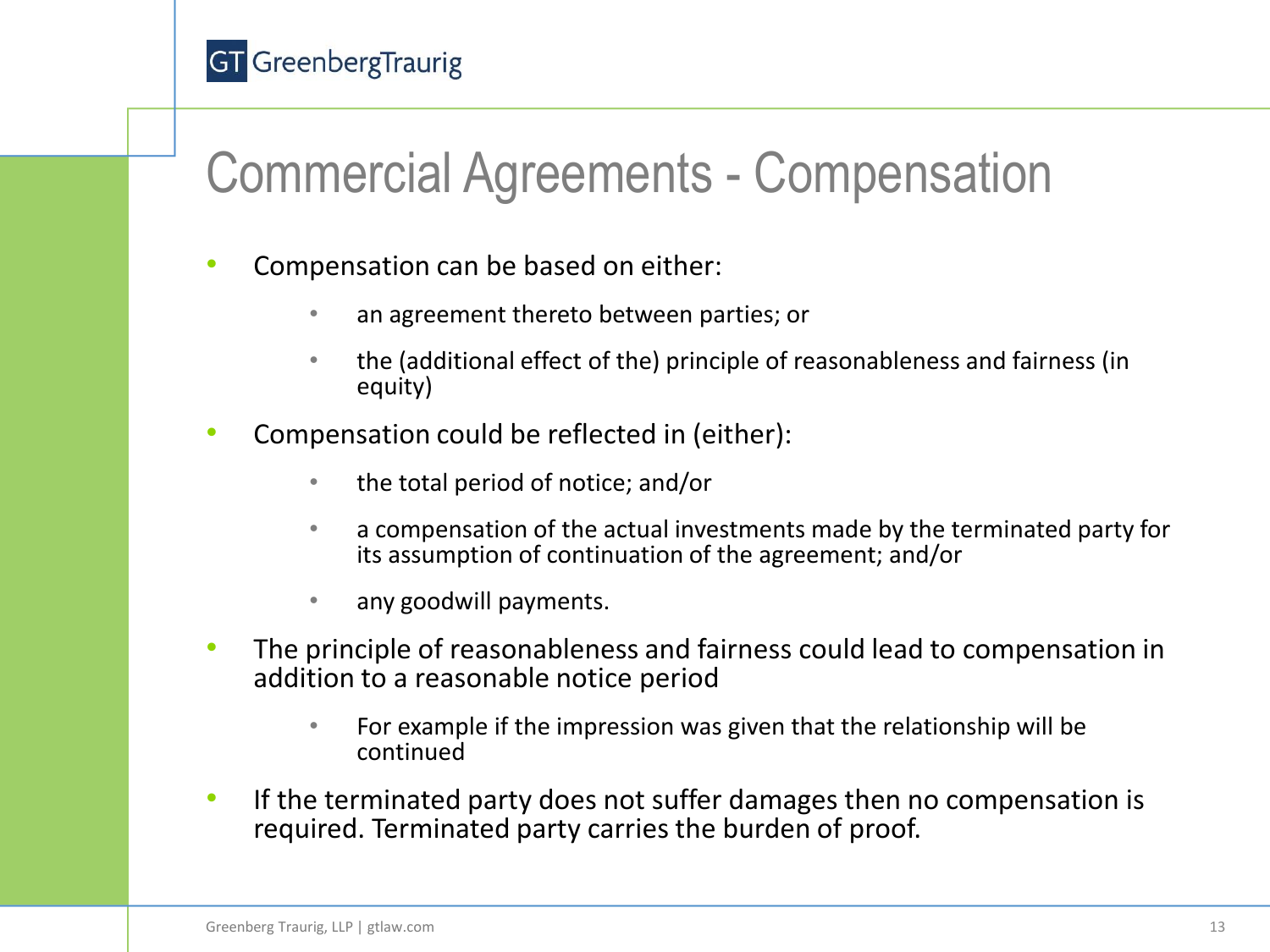

#### Commercial Agreements - Compensation

- Dutch case law does not recognize analogous application of the termination indemnity as applicable to commercial agents as applied in Germany
- Method for determining the amount of compensation
	- Net profit achieved during the period of notice which should have been observed if a reasonable notice period was observed
	- Deduction of costs and further operating expenses
- If investments were made that were not adequately recovered then those investments can rise a claim for compensation